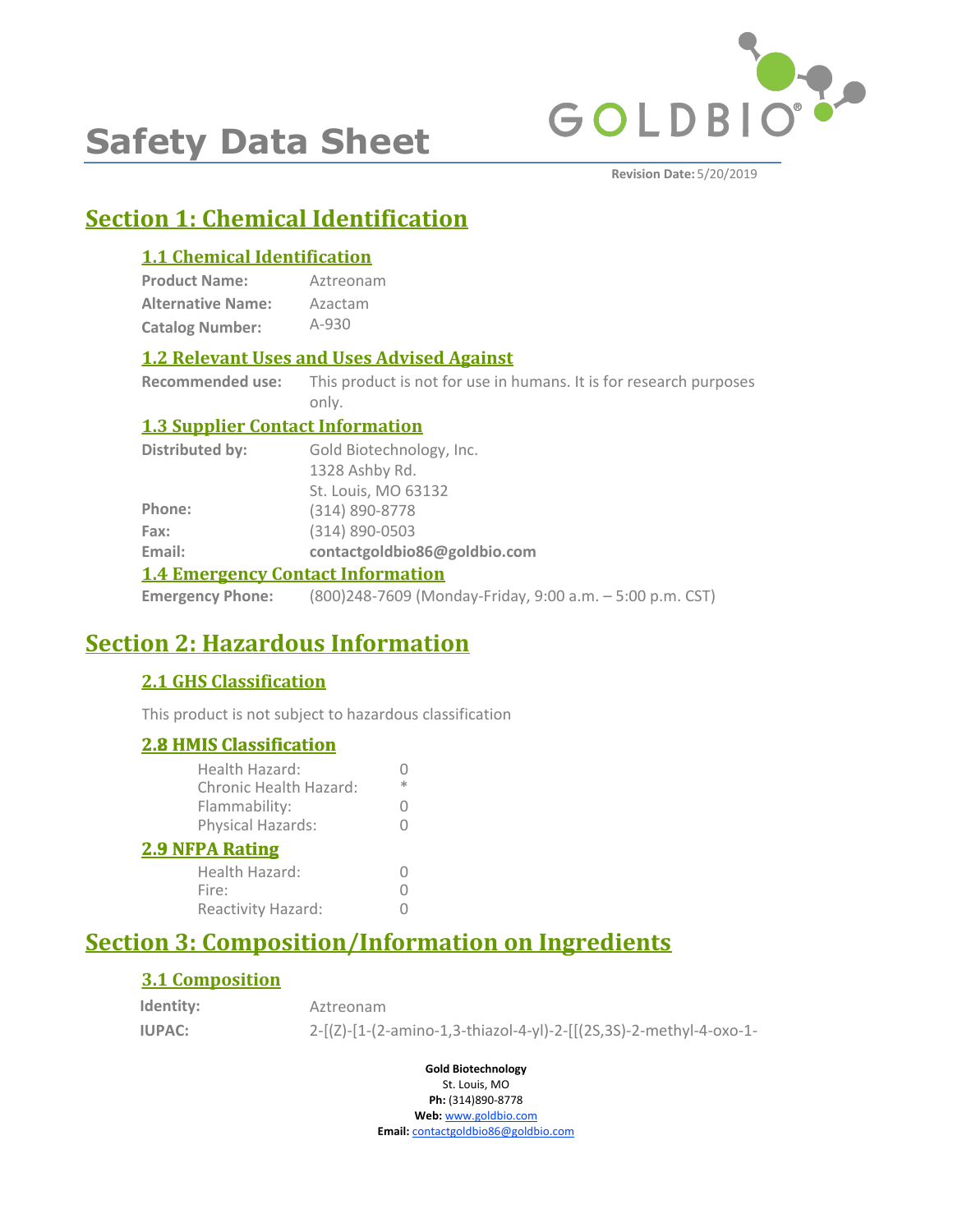|                           | sulfoazetidin-3-yl]amino]-2-oxoethylidene]amino]oxy-2-<br>methylpropanoic acid |  |
|---------------------------|--------------------------------------------------------------------------------|--|
| Synonyms:                 | Azactam, Primbactam                                                            |  |
| <b>CAS Number:</b>        | 78110-38-0                                                                     |  |
| <b>Molecular Formula:</b> | $C_{12}H_{17}N_{5}O_{6}S_{2}$                                                  |  |
| <b>Molecular Weight:</b>  | 435.43 g/mol                                                                   |  |

# **Section 4: First Aid Measures**

#### **4.1 Detailed First Aid Measures**

| Inhalation:                | If breathed in, move person into fresh air. If not breathing, give<br>artificial respiration. Consult a physician.                                    |
|----------------------------|-------------------------------------------------------------------------------------------------------------------------------------------------------|
| Skin:                      | Immediately wash skin copiously with soap and water. Take victim<br>immediately to hospital. Consult a physician.                                     |
| Eye:                       | Immediately rinse out with water for at least 15 minutes. Assure<br>adequate flushing by separating the eyelids with fingers. Consult a<br>physician. |
| Ingestion:                 | Wash out mouth with water. Drink plenty of water. Consult a<br>physician. Never give anything by mouth to an unconscious person.                      |
| <b>Notes to Physician:</b> | Treat symptomatically and supportively.                                                                                                               |

#### **4.2 Most Important Symptoms And Effects, Either Acute Or Delayed**

The most important known symptoms and effects are described in the labeling (see section2). And /or in section 11.

#### **4.3 Indication of immediate medical attention and special treatment needed**

Not available

# **Section 5: Fire Fighting Measures**

#### **5.1 Conditions of flammability:**

Not flammable or combustible.

#### **5.2 Suitable extinguishing media:**

Use water spray, alcohol-resistant foam, dry chemical or carbon dioxide.

#### **5.3 Specific hazards arising from the chemical**

During a fire, highly toxic gases may be generated by thermal decomposition or combustion – Carbon Oxides, Nitrogen Oxides (NOx), Sulfur Oxides.

#### **5.4 Specific protective actions for fire-fighters:**

Wear self-contained breathing apparatus and protective clothing to prevent contact with skin and eyes.

# **Section 6: Accidental Release Measures**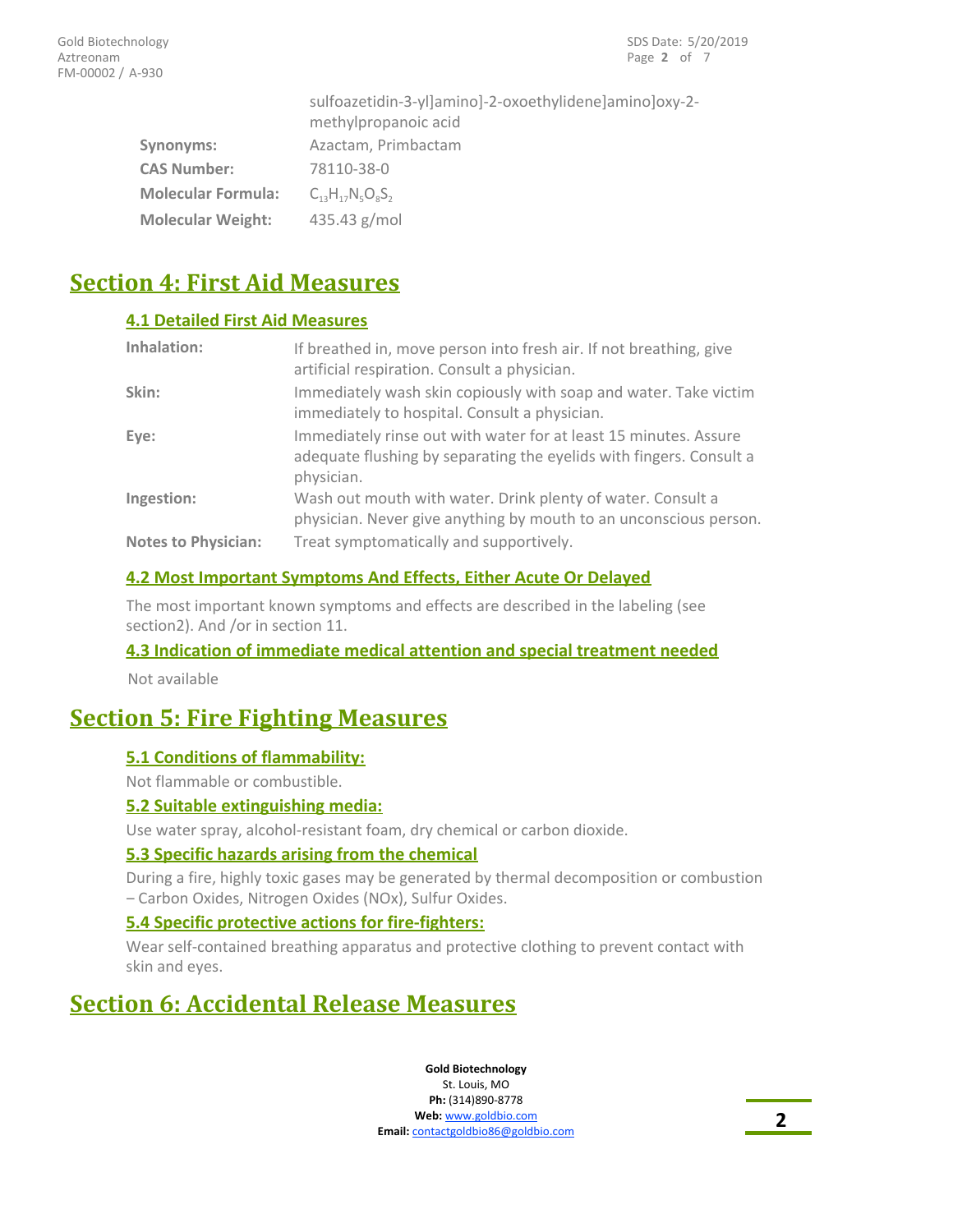#### **6.1 Personal precautions, protective equipment and emergency procedures:**

Use personal protective equipment. Avoid breathing vapors, mist or gas. Ensure adequate ventilation.

#### **6.2 Environmental precautions:**

Do not let product enter drains.

#### **6.3 Methods and materials for containment and cleaning up:**

Soak up with absorbent material, discard.

### **Section 7: Handling and Storage**

#### **7.1 Precautions for safe handling:**

Always wear personal protective equipment (PPE, see section 8).

#### **7.2 Conditions for safe storage, including and incompatibilities:**

Keep container tightly closed.

Store at 4°C.

### **Section 8: Exposure Controls / Personal Protection**

#### **8.1 Control Parameters:**

Contains no substances with occupational exposure limit values.

#### **8.2: Appropriate engineering controls:**

Contains no substances with occupational exposure limit values.

#### **8.3 Personal Protective Equipment (PPE):**

**Eye/Face Protection:** Safety glasses with side-shields conforming to EN166. Use equipment for eye protection tested and approved under appropriate government standards such as NIOSH (US) or EN 166(EU).

**Skin Protection:** Handle with gloves. Gloves must be inspected prior to use. Use proper glove removal technique - without touching outer surface of glove - to avoid skin contact with this product. Dispose of contaminated gloves after use in accordance with applicable laws and good laboratory practices. Wash and dry hands. The type of protective equipment must be selected according to the concentration and amount of the dangerous substance at the specific workplace.

**Respiratory Protection:** Where risk assessment shows air-purifying respirators are appropriate use a full-face particle respirator type N100 (US) or type P3 (EN 143) respirator cartridges as a backup to engineering controls. If the respirator is the sole means of protection, use a full-face supplied air respirator. Use respirators and components tested and approved under appropriate government standards such as NIOSH (US) or CEN (EU).

**Other Protective Clothing or Equipment:** Wear appropriate protective clothing to prevent exposure.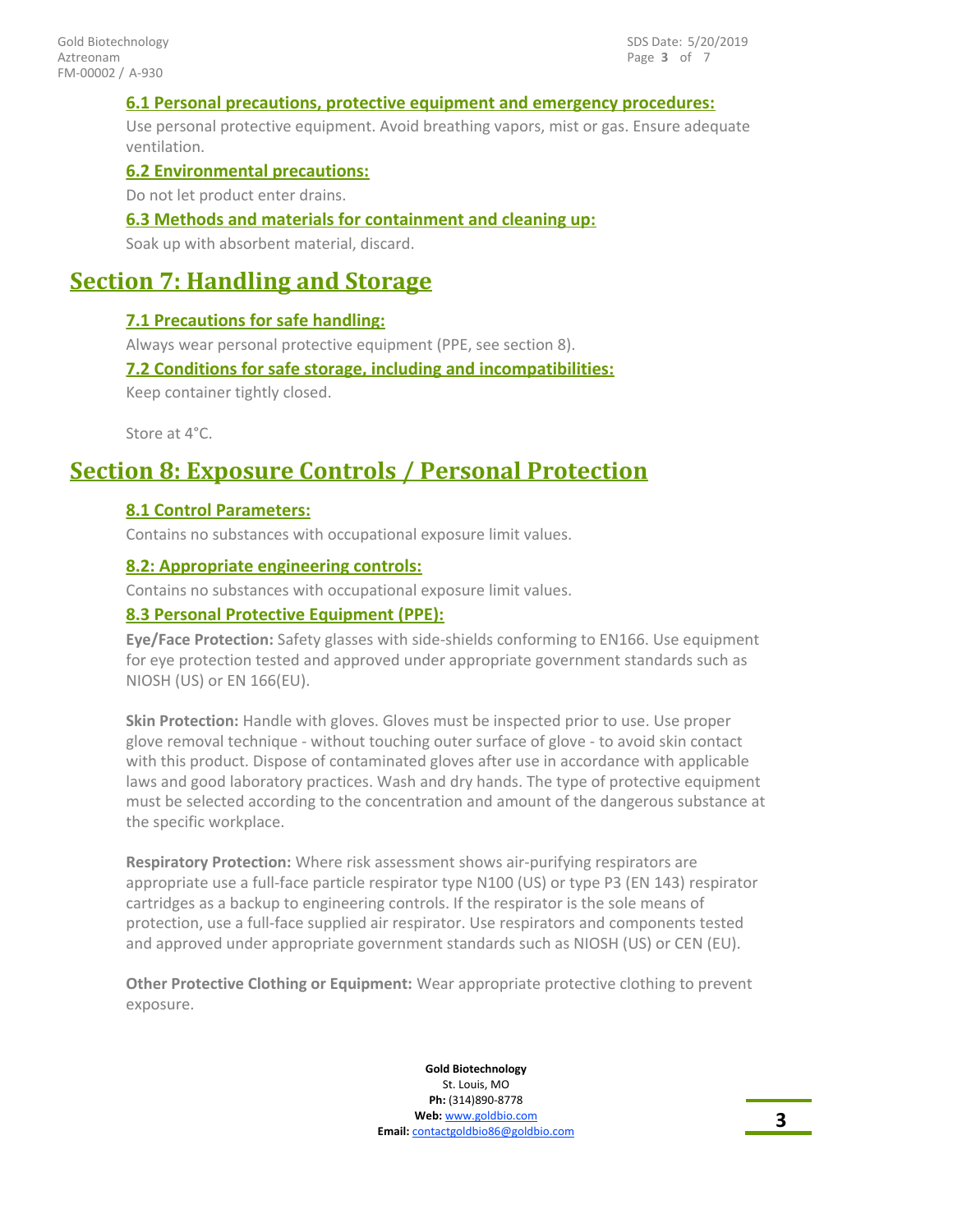# **Section 9: Physical and Chemical Properties**

#### **9.1 General chemical and physical properties**

| Appearance:                                      | White Crystalline Powder |
|--------------------------------------------------|--------------------------|
| Odor:                                            | Not Available            |
| <b>Odor Threshold:</b>                           | Not Available            |
| pH:                                              | Not Available            |
| <b>Melting Point:</b>                            | Not Available            |
| <b>Freezing Point:</b>                           | Not Available            |
| <b>Boiling Point/Range:</b>                      | Not Available            |
| <b>Flash Point:</b>                              | Not Available            |
| <b>Evaporation Rate:</b>                         | Not Available            |
| Lower Explosion Limit: Not Available             |                          |
| <b>Upper Explosion Limit: Not Available</b>      |                          |
| <b>Vapor Pressure:</b>                           | Not Available            |
| <b>Vapor Density:</b>                            | Not Available            |
| <b>Relative Density:</b>                         | Not Available            |
| Solubility:                                      | Water: Insoluble         |
| <b>Partition Coefficient</b><br>n-octanol/water: | Not Available            |
| <b>Auto-Ignition</b><br>Temperature:             | Not Available            |
| Decomposition<br>Temperature:                    | Not Available            |
| <b>Viscosity:</b>                                | Not Available            |

# **Section 10: Stability and Reactivity Data**

#### **10.1 Reactivity:**

Not available

#### **10.2 Chemical Stability:**

Stable under recommended storage conditions.

#### **10.3 Possibility of hazardous reactions:**

Not available.

**10.4 Conditions to avoid:**

Incompatible materials.

#### **10.5 Incompatible materials:**

Strong oxidizing agents.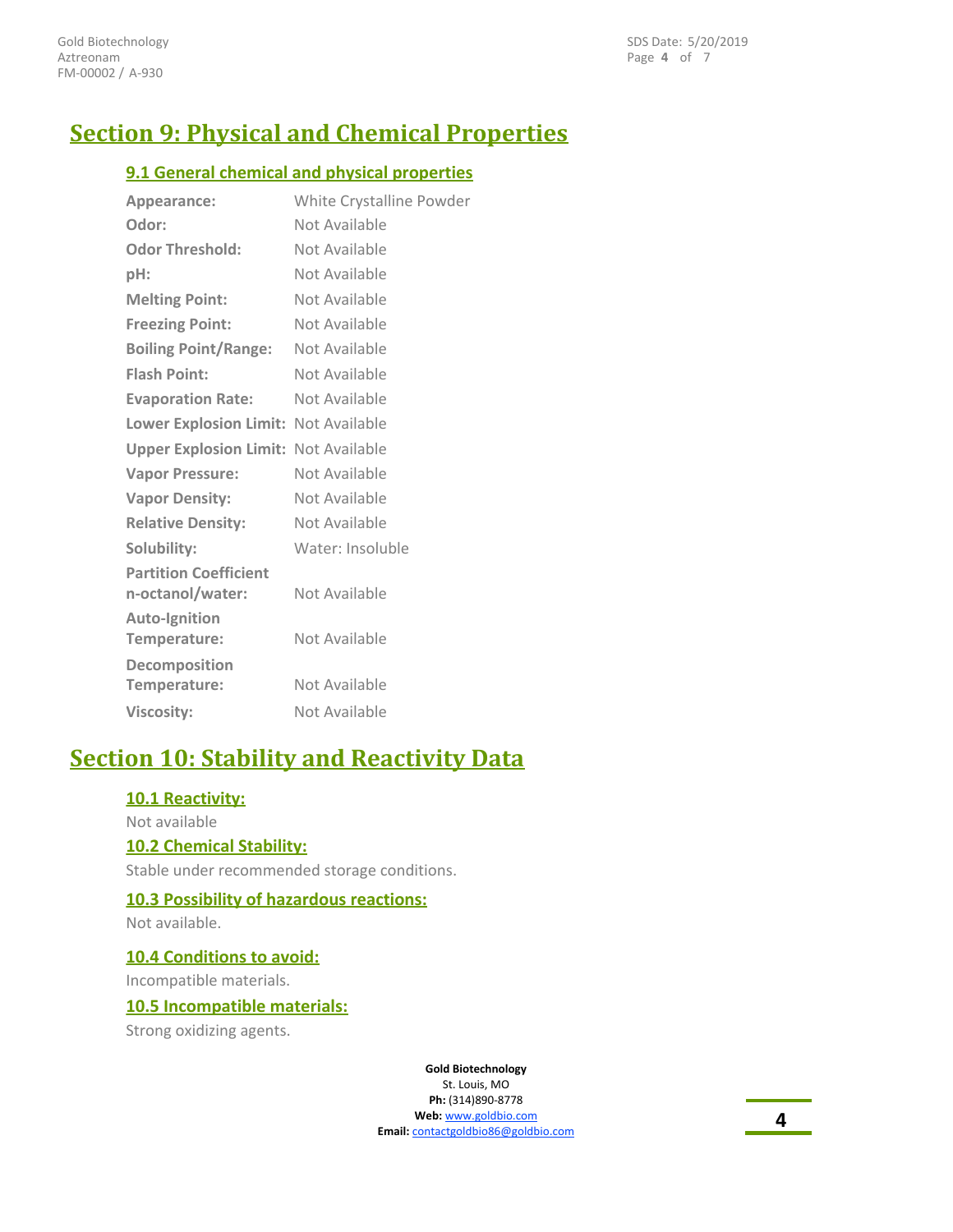#### **10.6 Hazardous decomposition products:**

Hazardous decomposition products formed under fire conditions - Carbon Oxides, Nitrogen Oxides (NOx), Sulfur Oxides.

### **Section 11: Toxicological Information**

#### **11.1 Toxicological effects**

**Acute toxicity:**

Aztreonam Oral:

 $LD_{50}$  (Rat):  $> 10$  g/kg

#### **Skin corrosion/irritation:**

Not available.

#### **Respitory or skin sensitization:**

Not available.

#### **Germ cell mutagenicity:**

Not available.

#### **Carcinogenicity:**

| IARC:         | No component of this product present at levels greater than or equal<br>to 0.1% is identified as probable, possible or confirmed human<br>carcinogen by IARC.  |
|---------------|----------------------------------------------------------------------------------------------------------------------------------------------------------------|
| <b>ACGIH:</b> | No component of this product present at levels greater than or equal<br>to 0.1% is identified as probable, possible or confirmed human<br>carcinogen by ACGIH. |
| NTP:          | No component of this product present at levels greater than or equal<br>to 0.1% is identified as probable, possible or confirmed human<br>carcinogen by NTP.   |
| OSHA:         | No component of this product present at levels greater than or equal<br>to 0.1% is identified as a carcinogen or potential carcinogen by<br>OSHA.              |

#### **Reproductive toxicity:**

Rats, intravenous. Effects on Embryo or Fetus: Extra embryonic structures (e.g., placenta, umbilical cord).

#### **STOT-single exposure:**

Not available.

#### **STOT-repeated exposure:**

Not available.

#### **Aspiration hazard:**

Not available.

#### **Likely routes of exposure:**

Respiratory organs, mouth, skin, and eyes.

**Symptoms of exposure:**

#### **Gold Biotechnology** St. Louis, MO

**Ph:** (314)890-8778 **Web:** www.goldbio.com **Email:** contactgoldbio86@goldbio.com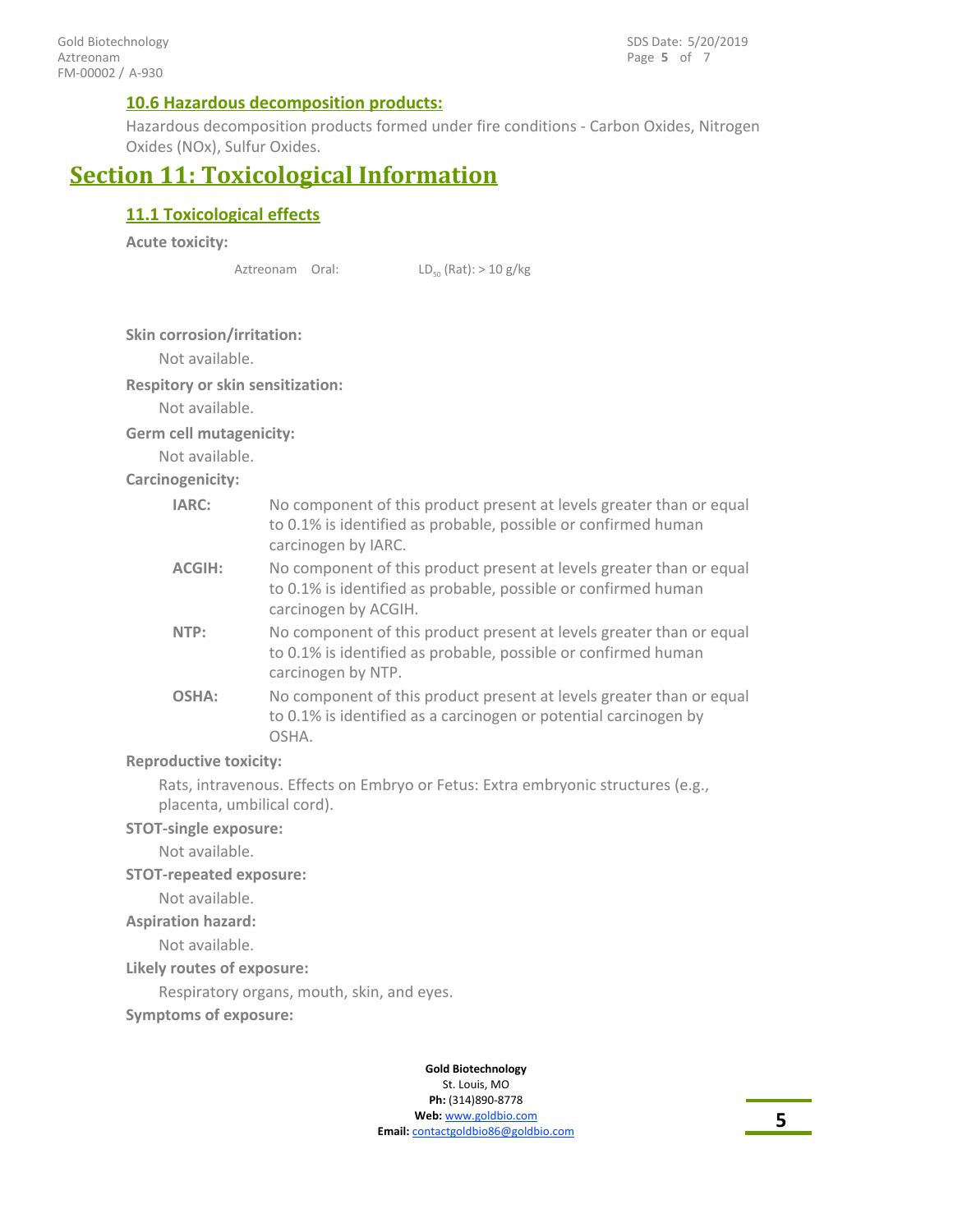To the best of our knowledge, the chemical, physical, and toxicological properties have not been thoroughly investigated.

#### **Additional Information:**

RTECS: UA2451400

# **Section 12: Ecological Information**

**12.1 Toxicity:** Not available. **12.2 Persistence and degradability:** Not available. **12.3 Bioacumulative potential:** Not available. **12.4 Mobility in soil:** Not available. **12.5 Other adverse effects:** None.

### **Section 13 Disposal Considerations**

Dispose of product in accordance with local rules and regulations.

### **Section 14: Transport Information**

#### **14.1 US Department of Transportation (DOT)**

This material is considered to be non-hazardous for transport.

#### **14.2 International Maritime Dangerous Goods (IMDG):**

This material is considered to be non-hazardous for transport.

#### **14.2 International Air Transportation Association (IATA)**

This material is considered to be non-hazardous for transport.

### **Section 15: Regulatory Information**

#### **SARA 302 Components:**

SARA 302: No chemicals in this material are subject to the reporting requirements of SARA Title III, Section 302.

#### **SARA 313 Components:**

SARA 313: This material does not contain any chemical components with known CAS numbers that exceed the threshold (De Minimis) reporting levels established by SARA Title III, Section 313.

**SARA 311/312 Hazards:**